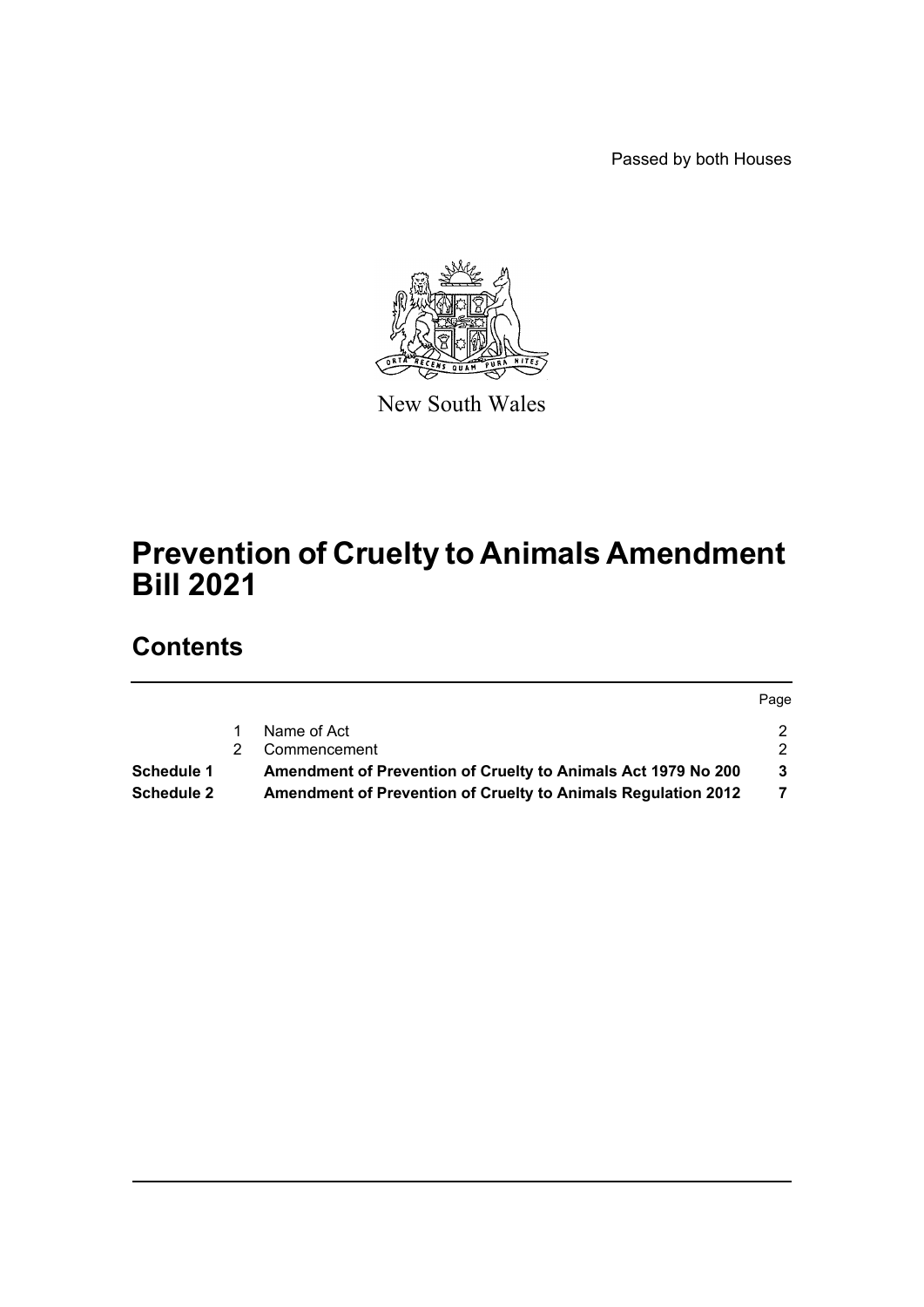*I certify that this public bill, which originated in the Legislative Assembly, has finally passed the Legislative Council and the Legislative Assembly of New South Wales.*

> *Clerk of the Legislative Assembly. Legislative Assembly, Sydney, , 2021*



New South Wales

# **Prevention of Cruelty to Animals Amendment Bill 2021**

Act No , 2021

An Act to amend the *Prevention of Cruelty to Animals Act 1979* to increase penalties for certain animal welfare offences; and for other purposes.

*I have examined this bill and find it to correspond in all respects with the bill as finally passed by both Houses.*

*Assistant Speaker of the Legislative Assembly.*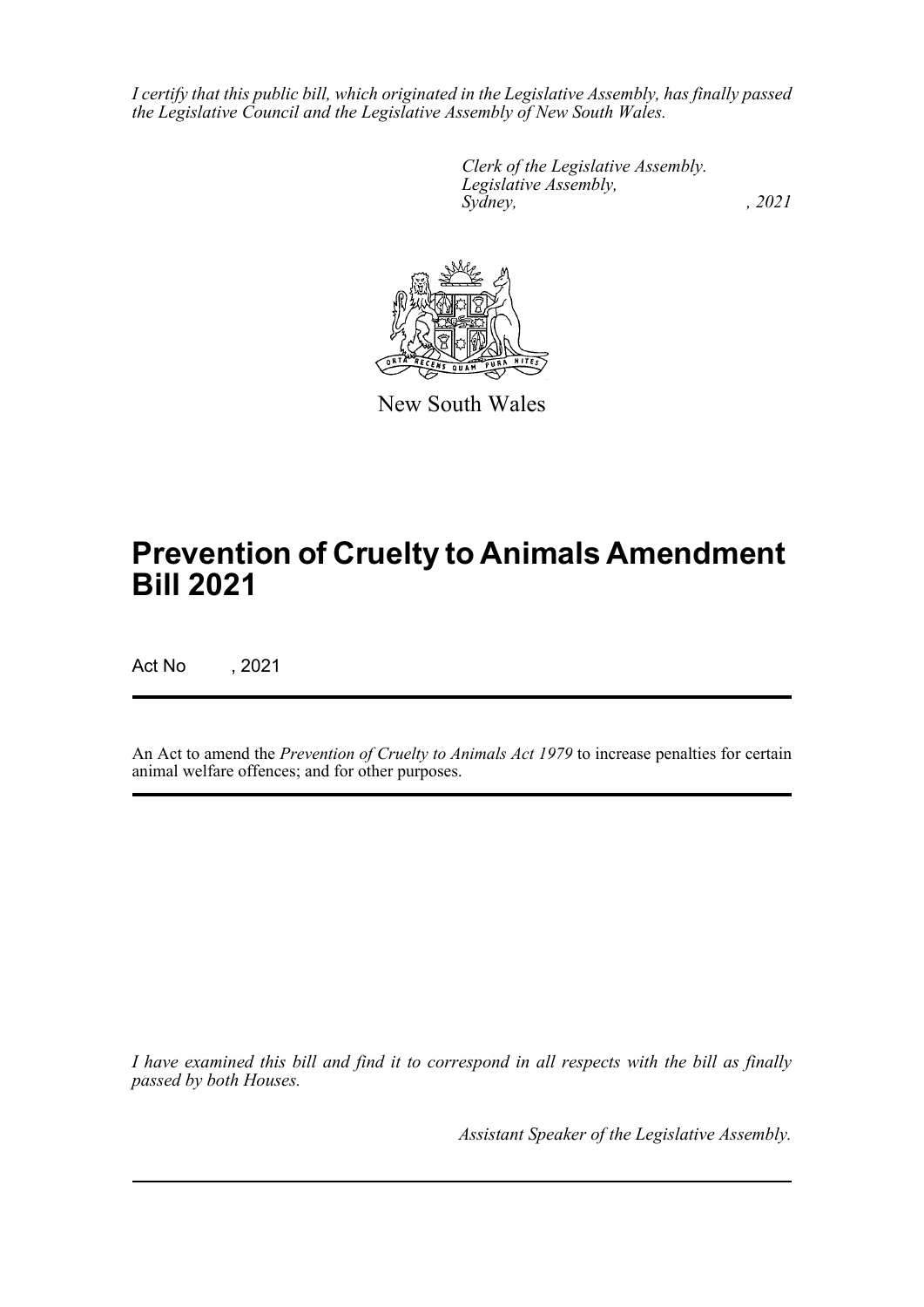Prevention of Cruelty to Animals Amendment Bill 2021 [NSW]

# <span id="page-2-0"></span>**The Legislature of New South Wales enacts—**

## **1 Name of Act**

This Act is the *Prevention of Cruelty to Animals Amendment Act 2021*.

#### <span id="page-2-1"></span>**2 Commencement**

This Act commences on the date of assent to this Act.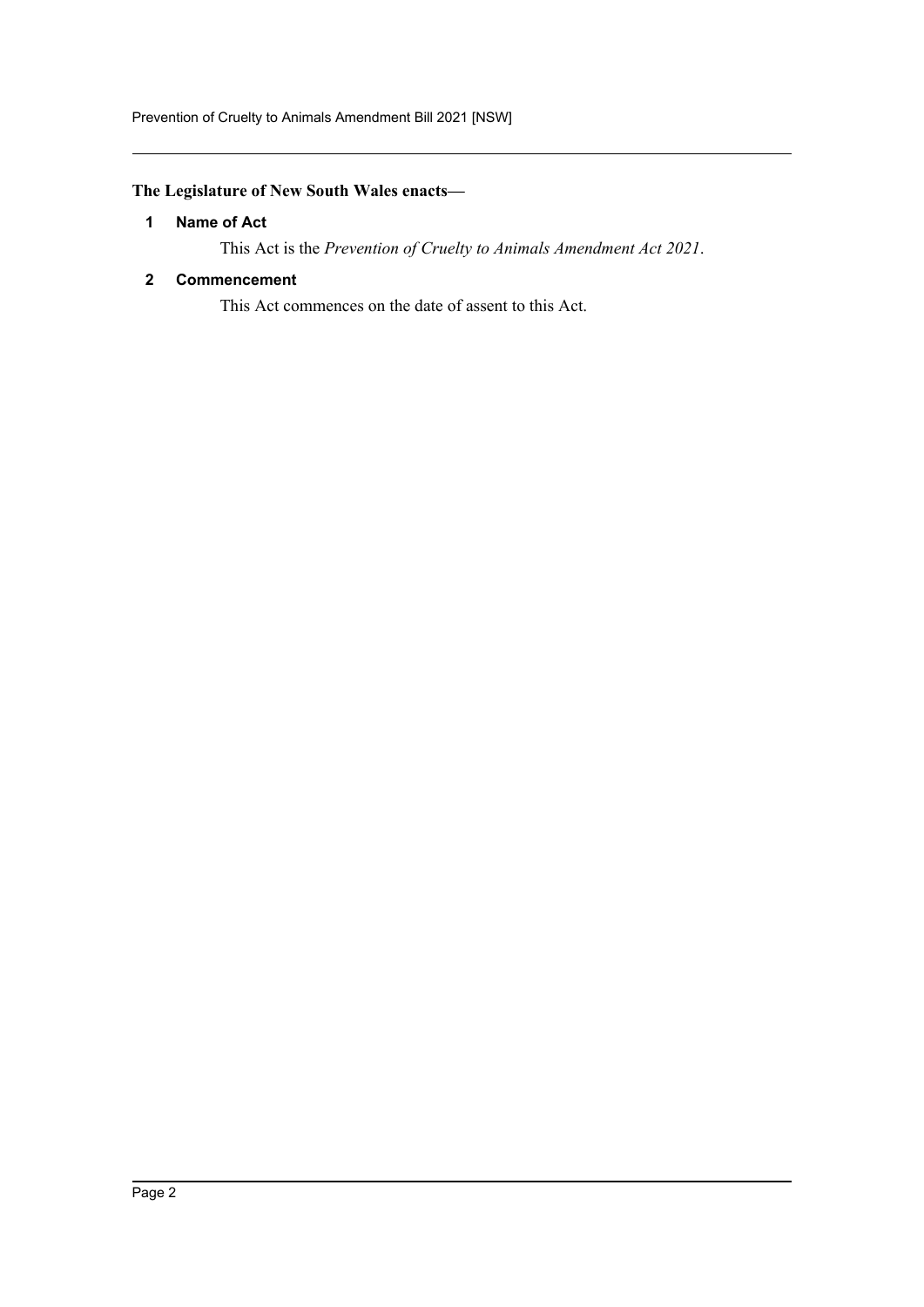# <span id="page-3-0"></span>**Schedule 1 Amendment of Prevention of Cruelty to Animals Act 1979 No 200**

# **[1] Section 4 Definitions**

Insert in alphabetical order in section 4(1)—

# *animal cruelty offence* means—

- (a) an offence under this Act in relation to an animal, or
- (b) an offence against section 79, 80, 530 or 531 of the *Crimes Act 1900*.

# **[2] Section 4(1)**

Omit the definition of *court*.

# **[3] Section 5 Cruelty to animals**

Omit the penalty provision. Insert instead—

Maximum penalty—

- (a) for a corporation—2,000 penalty units, or
- (b) for an individual—400 penalty units or imprisonment for 1 year, or both.

# **[4] Section 6 Aggravated cruelty to animals**

Omit the penalty provision from section 6(1). Insert instead—

- Maximum penalty—
- (a) for a corporation—5,000 penalty units, or
- (b) for an individual—1,000 penalty units or imprisonment for 2 years, or both.

# **[5] Section 8 Animals to be provided with food, drink or shelter**

Omit the penalty provision from section 8(1). Insert instead—

Maximum penalty—

- (a) for a corporation—750 penalty units, or
- (b) for an individual—150 penalty units or imprisonment for 6 months, or both.

# **[6] Section 26**

Insert before section 26AA—

## **26 Definitions**

In this Part—

*disqualification order* means an order that a person must not, for the period specified in the order, do one or more of the following—

- (a) purchase or acquire, or take possession or custody of, an animal,
- (b) keep, or participate in keeping, an animal,
- (c) be party to an arrangement under which the person is entitled to control or influence the keeping of an animal, including an animal owned by another person or in another person's possession,
- (d) otherwise be involved with the keeping or care of an animal, including an animal owned by another person or in another person's possession.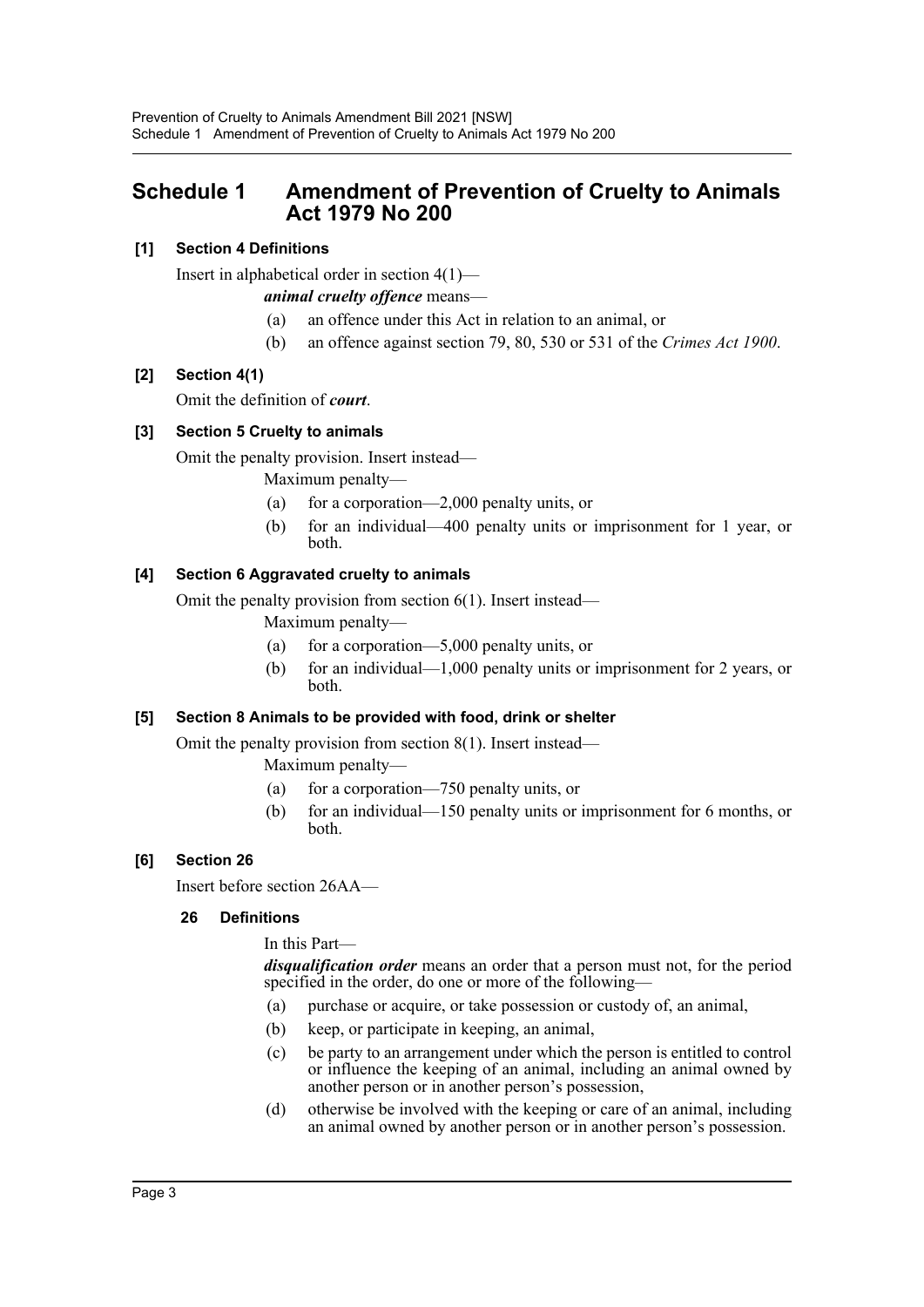## **[7] Section 29 Court may order production of animal**

Omit "offence against this Act or the regulations is being, or has been, committed in respect of an animal, a Magistrate" from section 29(1).

Insert instead "animal cruelty offence is being, or has been, committed, a court".

#### **[8] Sections 29 and 31(3)**

Omit the penalty provisions. Insert instead—

Maximum penalty—50 penalty units or imprisonment for 6 months, or both.

#### **[9] Sections 30(1)(a), 30A(1) and 33(1)**

Omit "offence against this Act or the regulations in respect of an animal".

Insert instead "animal cruelty offence".

## **[10] Section 30A(11)**

Omit the definition of *court*.

#### **[11] Section 30B**

Insert after section 30A—

#### **30B Court may make interim disqualification order during proceedings**

- (1) In proceedings against a person for an animal cruelty offence, if a court is satisfied that, were the person to be in charge of an animal, the person would be likely to commit another animal cruelty offence, the court may make a disqualification order (an *interim disqualification order*).
- (2) An interim disqualification order ceases to have effect on the earlier of—
	- (a) completion of all proceedings against the person under this Act or section 79, 80, 530 or 531 of the *Crimes Act 1900*, or
	- (b) the end of the period of the order specified by the court.
- (3) A person must not fail to comply with an interim disqualification order. Maximum penalty—50 penalty units or imprisonment for 6 months, or both.

## **[12] Section 31, heading**

Omit "**relating to convicted persons**". Insert instead "**following conviction**".

## **[13] Section 31(1)–(1B)**

Omit section 31(1). Insert instead—

- (1) If a court has convicted a person of an animal cruelty offence and the court is satisfied that, were the person to be in charge of an animal, the person would be likely to commit another animal cruelty offence, the court may make either or both of the following orders—
	- (a) an order for the disposal of an animal of which the person is a person in charge,
	- (b) a disqualification order.
- (1A) An order under subsection (1)(a) may require the disposal by a date or within a period specified by the court.
- (1B) An order under subsection (1)(b) ceases to have effect at the end of the period of the order specified by the court.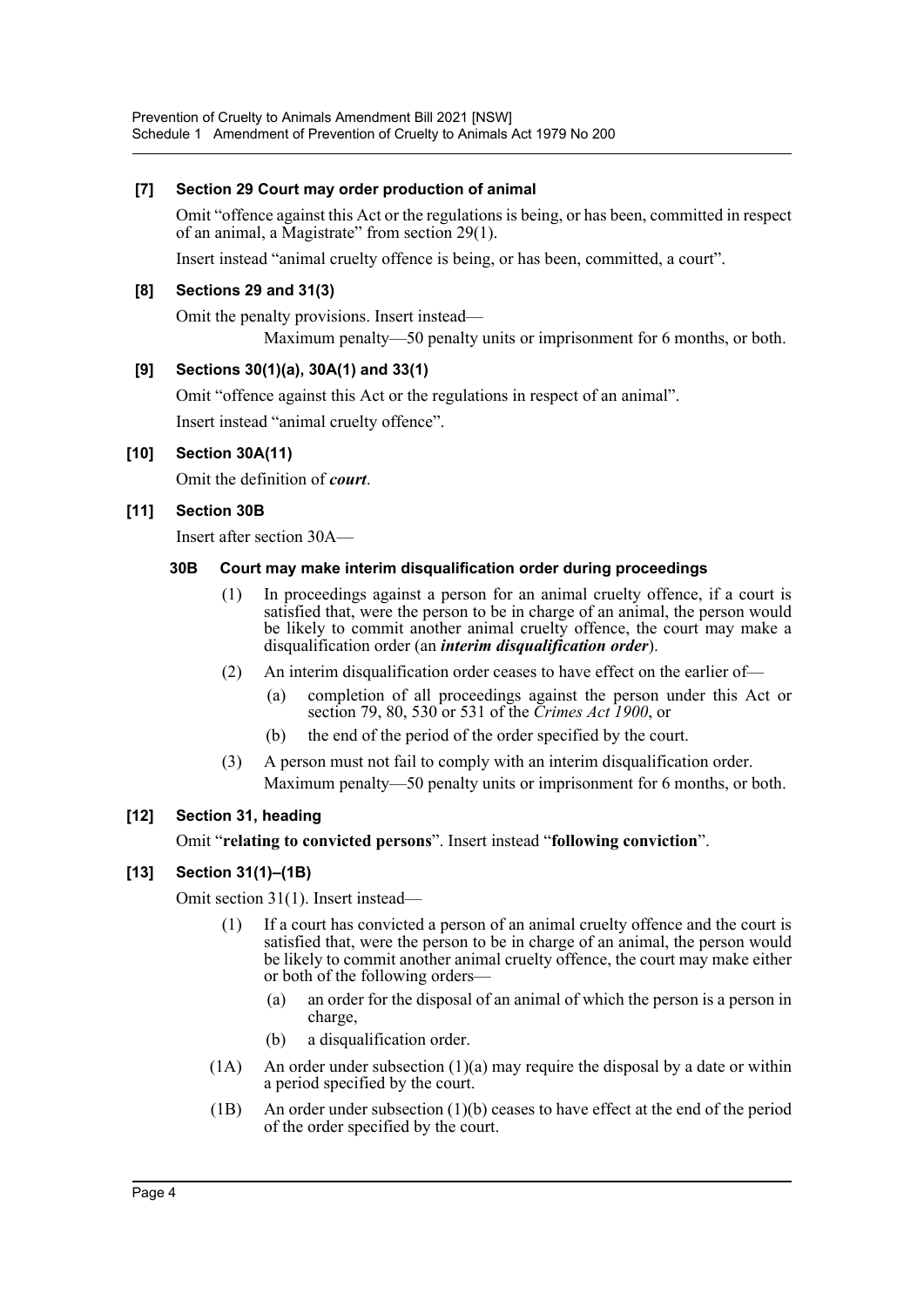#### **[14] Section 31AB**

Insert after section 31AA—

#### **31AB Prohibitions for persons convicted of certain offences**

If a person is convicted of an offence against the *Crimes Act 1900*, section 79, 80, 530 or 531, the person must not—

- (a) purchase or own an animal, or
- (b) engage in work, whether paid or unpaid, involving direct contact with, or care of, an animal.

Maximum penalty—400 penalty units or imprisonment for 1 year, or both.

#### **[15] Section 34 Proceedings for offences**

Omit section 34(2).

#### **[16] Section 34(4)**

Omit "12 months". Insert instead "3 years".

#### **[17] Section 34(4)**

Omit "alleged to be the date on which the offence was committed".

Insert instead "evidence of the alleged offence first came to the attention of an officer".

#### **[18] Section 34AB**

Insert after section 34A—

#### **34AB Code of practice for breeding dogs and cats**

- (1) The Minister must, before 31 August 2021, cause a revised version of *Animal Welfare Code of Practice – Breeding dogs and cats*, ISBN 978 0 7347 1945 4 (the *current code of practice*), to be published.
- (2) A reference in any Act or instrument to the current code of practice is taken, on the publication of the revised version of the current code of practice, to be a reference to the revised version.

#### **[19] Schedule 2 Savings and transitional provisions**

Insert at the end of the Schedule, with appropriate Part and clause numbering—

# **Part Provisions consequent on enactment of Prevention of Cruelty to Animals Amendment Act 2021**

#### **Meaning of "amending Act"**

In this Part—

*amending Act* means the *Prevention of Cruelty to Animals Amendment Act 2021*.

## **Orders available to the court and alternative summons**

Sections 29, 30, 30A, 31 and 33, as amended by the amending Act, extend to permit the orders referred to in those sections to be made even if the relevant proceedings commenced before the commencement of the amending Act.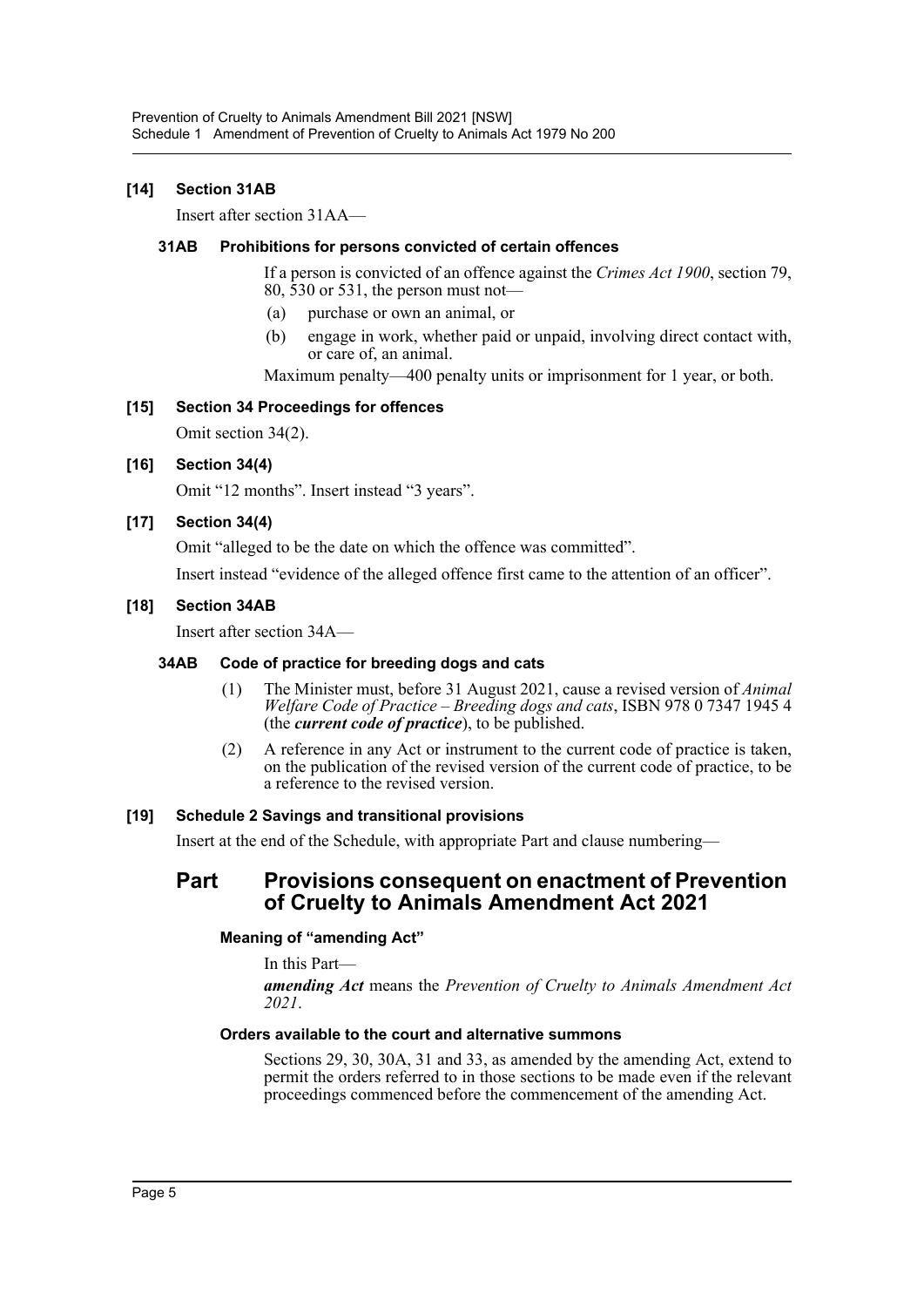#### **Interim disqualification orders**

Section 30B, as inserted by the amending Act, extends to proceedings commenced, but not finally determined, before the commencement of the amending Act.